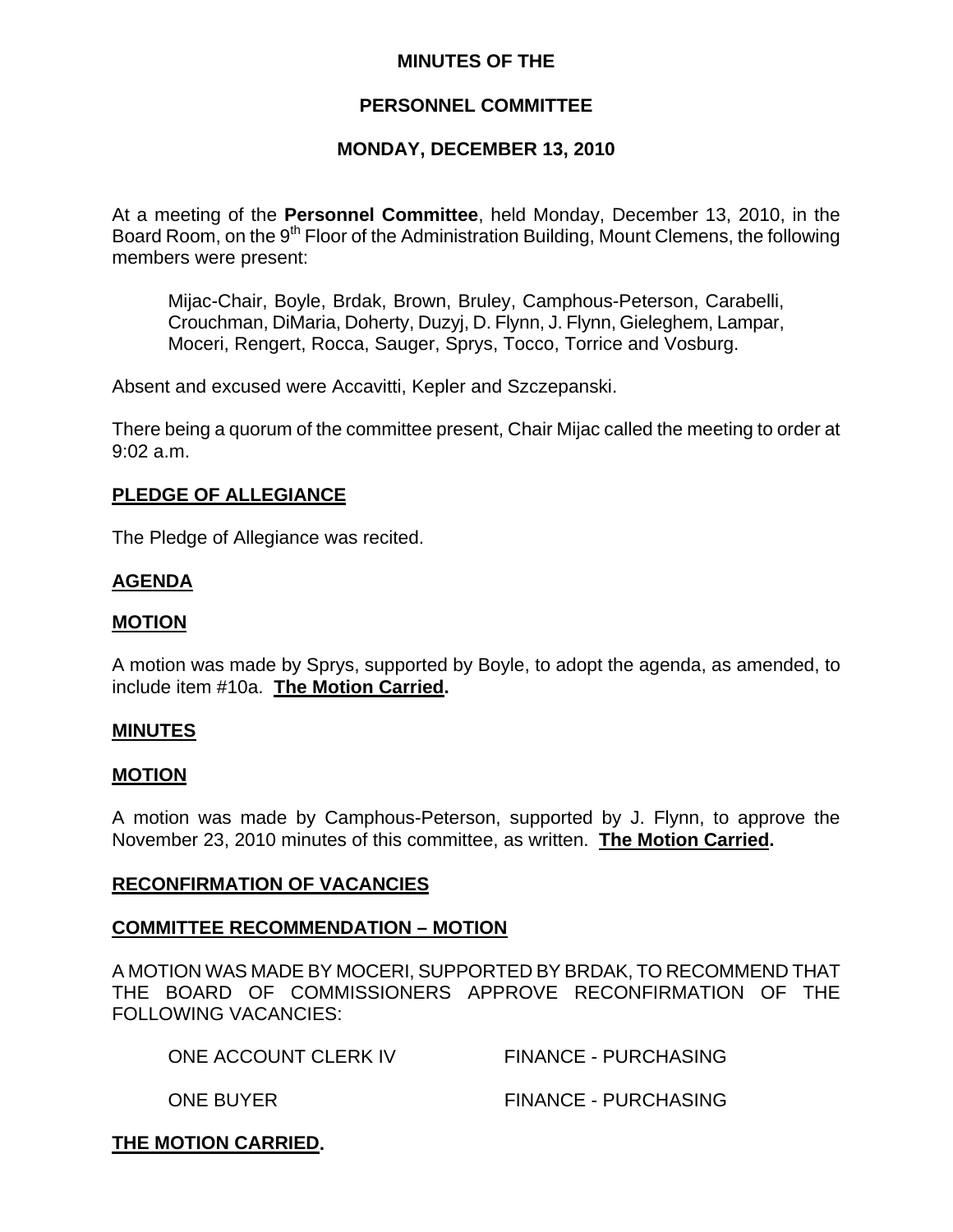## **CURRENT LAY-OFF LIST**

### **MOTION**

A motion was made by Doherty, supported by Vosburg, to receive and file the current layoff list. **The Motion Carried.** 

## **APPROVAL TO GRANT CSA DIRECTOR THE AUTHORITY TO RECLASSIFY BUDGETED TEACHER POSITIONS**

### **COMMITTEE RECOMMENDATION – MOTION**

A MOTION WAS MADE BY RENGERT, SUPPORTED BY D. FLYNN, TO RECOMMEND THAT THE BOARD OF COMMISSIONERS GRANT THE MCCSA DIRECTOR THE AUTHORITY TO RECLASSIFY ANY BUDGETED TEACHER POSITION IN ANY ESTABLISHED CATEGORY CONSISTENT WITH CONDITIONS WITHIN THE COLLECTIVE BARGAINING AGREEMENT AND BUDGETARY GUIDELINES. **THE MOTION CARRIED.** 

## **AMENDMENT TO SECTION 4 OF MACOMB COUNTY EMPLOYEES RETIREMENT SYSTEM ORDINANCE**

### **COMMITTEE RECOMMENDATION – MOTION**

A MOTION WAS MADE BY MOCERI, SUPPORTED BY VOSBURG, TO RECOMMEND THAT THE BOARD OF COMMISSIONERS AMEND SECTION 4 OF THE MACOMB COUNTY EMPLOYEES RETIREMENT SYSTEM ORDINANCE, AS ATTACHED.

A **friendly amendment** by Commissioner Doherty was accepted as follows: "TO DIRECT CORPORATION COUNSEL TO ADDRESS THE MAKE-UP OF THE RETIREE HEALTH CARE BOARD. "

The following commissioner spoke: Vosburg.

Chair Mijac called for a vote on the motion, as amended, and **THE MOTION CARRIED.** 

### **EXECUTIVE SESSION TO DISCUSS LABOR NEGOTIATIONS**

#### **MOTION**

A motion was made by Camphous-Peterson, supported by Tocco, to enter into Executive Session for the purpose of discussing labor negotiations. **The Motion Carried.** 

In accordance with the motion, committee entered Executive Session at 9:10 a.m., with it concluding at 9:13 a.m.